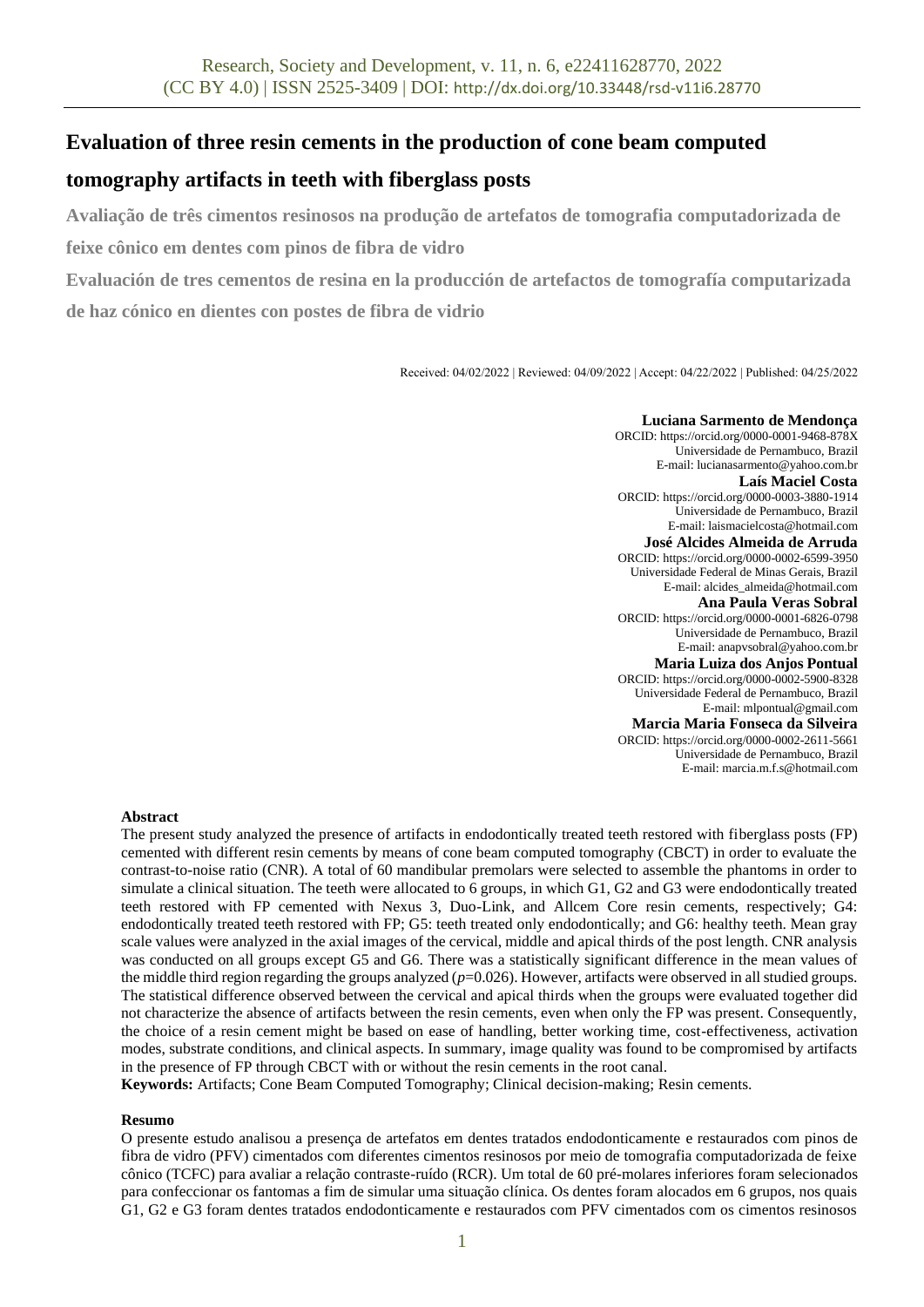Nexus 3, Duo-Link e Allcem Core, respectivamente; G4: dentes tratados endodonticamente restaurados com PFV; G5: dentes tratados apenas endodonticamente; e G6: dentes hígidos. Os valores médios da escala de cinza foram analisados nas imagens axiais dos terços cervical, médio e apical do comprimento do pino. A análise da RCR foi realizada em todos os grupos, exceto G5 e G6. Houve diferença estatisticamente significativa nos valores médios da região do terço médio em relação aos grupos analisados (*p*=0,026). No entanto, artefatos foram observados em todos os grupos estudados. A diferença estatística observada entre os terços cervical e apical quando os grupos foram avaliados em conjunto não caracterizou a ausência de artefatos entre os cimentos resinosos, mesmo quando apenas o PFV estava presente. Consequentemente, a escolha de um cimento resinoso pode ser baseada na facilidade de manuseio, melhor tempo de trabalho, custo-benefício, modos de ativação, condições do substrato e aspectos clínicos. Em resumo, a qualidade da imagem foi comprometida por artefatos na presença de PFV através de TCFC com ou sem os cimentos resinosos no canal radicular.

**Palavras-chave:** Artefatos; Tomografia Computadorizada de Feixe Cônico; Tomada de decisão clínica; Cimentos de resina.

#### **Resumen**

El presente estudio analizó la presencia de artefactos en dientes tratados endodónticamente restaurados con postes de fibra de vidrio (PFV) cementados con cementos de resina diferentes mediante tomografía computarizada de haz cónico (TCHC) para evaluar la relación contraste-ruido (RCR). Se seleccionaron un total de 60 premolares inferiores para realizar los fantomas con el fin de simular una situación clínica. Los dientes fueron asignados en 6 grupos, en los cuales los grupos G1, G2 y G3 fueron dientes tratados endodónticamente, restaurados con PFV y cementados con cementos de resina Nexus 3, Duo-Link y Allcem Core, respectivamente; G4: dientes tratados endodónticamente restaurados con PFV; G5: dientes tratados solo endodónticamente; y G6: dientes sanos. Se analizaron los valores medios de la escala de grises en las imágenes axiales de los tercios cervical, medio y apical de la longitud del poste. El análisis RCR se realizó en todos los grupos excepto G5 y G6. Hubo diferencia estadísticamente significativa en los valores medios de la región del tercio medio en relación a los grupos analizados (*p*=0,026). Sin embargo, se observaron artefactos en todos los grupos estudiados. La diferencia estadística observada entre los tercios cervical y apical cuando los grupos fueron evaluados juntos no caracterizó la ausencia de artefactos entre los cementos de resina, incluso cuando solo estaba presente el PFV. En consecuencia, la elección de un cemento de resina puede basarse en la facilidad de manejo, mejor tiempo de trabajo, rentabilidad, modos de activación, condiciones del sustrato y aspectos clínicos. En resumen, la calidad de la imagen se vio comprometida por artefactos en presencia de PFV a través de TCHC con o sin cementos de resina en el conducto radicular.

**Palabras clave:** Artefactos; Tomografía Computarizada de Haz Cónico; Toma de decisiones clínicas; Cementos de resina.

# **1. Introduction**

The loss of tooth structure in endodontically treated teeth is significant and may be associated with the presence of preexisting dental caries, trauma, and extensive restorations (Carvalho *et al*, 2018). The maintenance of the remaining teeth, especially endodontically treated anterior teeth and premolars, generally requires the use of an intracanal retainer, preferably consisting of fiberglass posts (FP) in oral rehabilitation (Goracci *et al*, 2015). This is mainly due to their dentin-like modulus of elasticity, reduced clinical time and ease of insertion into the tooth (Erik et al., 2019). Various resin cements can be used as bonding agents between FP and the tooth structure. They should have a film thickness that provides adequate marginal sealing and high tensile and compression strength, being radiopaque and esthetic. Furthermore, the maintenance of teeth rehabilitated with an intracanal post has been related to the biological response of the patient (Tanomaru-Filho *et al*, 2008).

It is known that a resin cement with radiopacity distinct from the adjacent dentin promotes better distinction between recurrent caries, empty spaces in the restoration, identification of step, gingival contour, restoration/dental substrate interface, and the presence of an intraradicular retainer such as FP and others not detected in clinicoradiographic evaluations (Altintas *et al*, 2013). In this respect, in order to improve the visualization and distinction between the cements and the remaining tooth structure, high radiopacity values are generally used in dental resin cements (Dukic, 2019). However, when clinical features are not sufficient to establish the diagnosis of an endodontic and/or periodontal lesion, the imaging exams are necessary for decision making both in terms of diagnosis and treatment (Carvalho *et al*, 2021; Celikten *et al*, 2017). Since periapical radiography may occasionally be insufficient to complement the diagnosis, cone beam computed tomography (CBCT) is necessary. The latter is considered to be a very sensitive ancillary diagnostic tool in clinical practice, providing 3D images and thin slices without image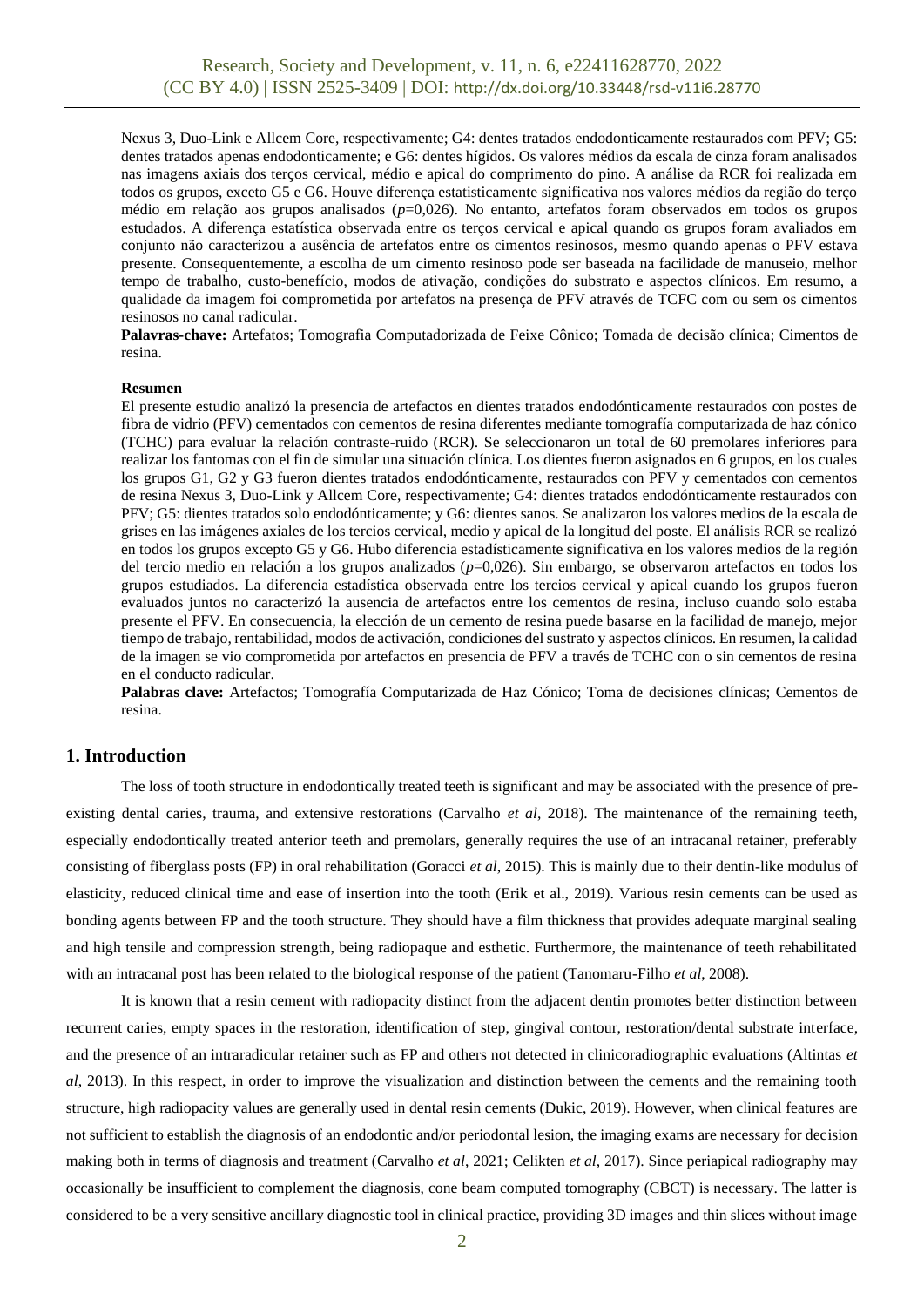overlap which are also particularly useful in the evaluation of root canal systems, cracks/fractures, apical periodontitis, and root resorption (Celikten *et al*, 2017; Petersson *et al*, 2012).

Components with different particles, fillers and radiopacifying agents are added according to the evolution of cementing materials, which aims to advance physical, chemical and biological interactions. Nevertheless, the increase in the radiopacity of the materials does not guarantee a better visualization of the structures in the different image acquisition systems (Bechara *et al*, 2013; Lin *et al*, 2013; Vasconcelos *et al*, 2015). Hence, dental resin cements should be made with radiopacity that facilitates their differentiation between dental tissues, restorative materials and carious lesions, allowing better sharpness and contrast in the visualization of these materials (Altintas *et al*, 2013; Fonseca *et al*, 2006; Rubo & el-Mowafy, 1998; Takeshita *et al*, 2004). In addition, the radiopacity of resin materials is related to the weight content, volume percentage, and chemical composition of the filler particles, particularly radiopaque oxides such as glass, barium, strontium, and zirconia (Toyooka *et al*, 1993; van Dijken; Wing; Ruyter, 1989), which can also be influenced by the thickness of the material (Antonijevic *et al*, 2012; Furtos *et al*, 2012; Pedrosa *et al*, 2011). However, when the composite has excessive radiopacity, the evaluation of filled teeth and dental fissures/fractures can be impaired in the visualization of artifacts thought CBCT images (Draenert *et al*, 2007).

The artifact can be defined as a distortion or error in the reconstructed data that is not present in the investigated object (Schulze *et al*, 2011). For instance, it can appear in different patterns in the form of stripes, line structures and oriented shadows along the projection lines (Vasconcelos *et al*, 2015). On this basis, an objective manner to verify the presence of artifacts is through the analysis of the contrast-to-noise ratio (CNR). This can be estimated on all types of images regardless of compression, scale or output units. The CNR is a measure of lesion detectability since it measures the success rate of an ideal detector in the task of separating healthy and pathological pixels (Rodriguez-Molares *et al*, 2020). Moreover, CNR is a quantitative image quality parameter that has been extensively evaluated in the literature and determined as the ratio between the signal difference (contrast) and the noise level in the image (Yang, 2016). The CNR is also applicable for objective assessment of artifacts. In principle, the greater the number of artifacts, the lower the CNR (Nascimento *et al*, 2019). However, to the best of the authors' knowledge, no study has investigated data on the formation of artifacts in endodontically treated teeth rehabilitated with FP by comparing the CNR among different resin cements. Therefore, the purpose of the present study was to evaluate the presence of artifacts in teeth that received endodontic treatment and FP cemented with three different resin cements using CBCT to measure the CNR.

### **2. Methodology**

## **2.1 Study design, ethical aspects and sample**

The present *in vitro* study complies with the CRIS (Checklist for Reporting In-vitro Studies) guidelines (Krithikadatta; Gopikrishna; Datta, 2014). A total of 60 human premolar teeth extracted for therapeutic reasons were submitted to endodontic treatment, restored or not with FP and resin cements and submitted to the subsequent creation of phantoms. The study was approved by the Ethics Committee of the University of Pernambuco (#057082/2015; #85817317.0.0000.5207).

## **2.2 Tooth preparation and studied groups**

The teeth were disinfected with 0.5% sodium hypochlorite, sterilized in an autoclave and kept in distilled water under refrigeration in order to maintain hydration. The sample (n=10) was allocated to the following groups: G1, G2 and G3 were endodontically treated teeth restored with FP (White Post, FGM, Joinville, SC, Brazil) and cemented with NX3 Nexus™ (Kerr; California, USA), Duo-Link Universal™ (Bisco; Illinois, USA), and Allcem Core (FGM; Joinville, SC, Brazil) resin cements, respectively; G4: endodontically treated teeth restored with FP; G5: teeth treated only endodontically; and G6: healthy teeth.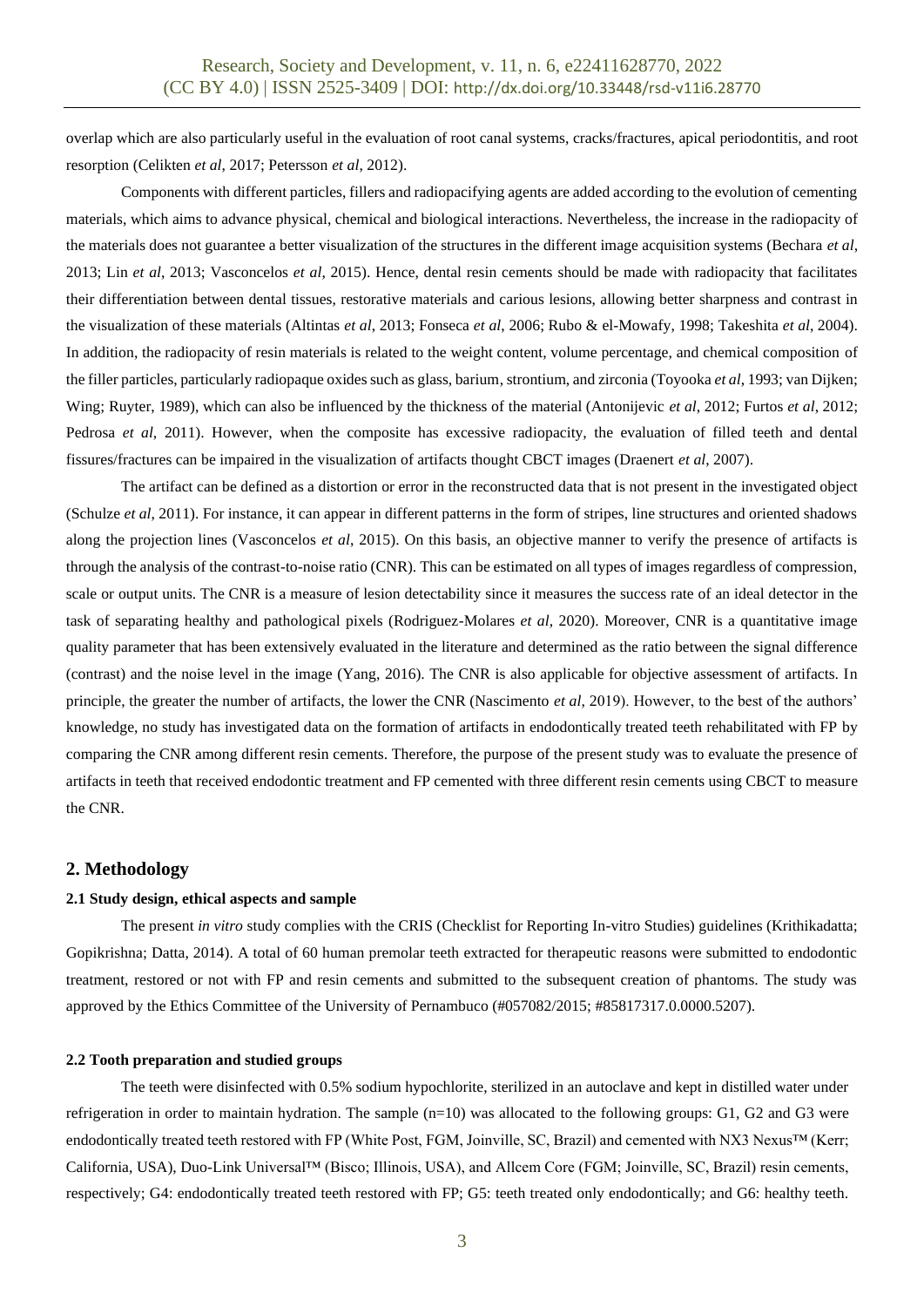G5 and G6 were used only in the initial step of the research in order to expose the phantoms to the tomograph, simulating characteristics of a human mouth with the presence of other teeth that could possibly modify image acquisition.

Endodontic treatment of premolars was performed by a single operator (L.S.M.) who had been previously calibrated. The teeth were instrumented up to file #35 (K-File; Dentsply-Ballaigues, Switzerland), 1.0 mm below the apical foramen, using the cervical preparation technique proposed by a previously published method (Estrela *et al*, 1999). The selected teeth were filled with Sealer 26 endodontic cement (Dentsply, Petrópolis, RJ, Brazil) and main and accessories gutta-percha cones (Dentsply-Maillefer, Ballaigues, Switzerland), following the manufacturer's recommendations. After endodontic treatment, the space for the prefabricated post was prepared as described in previous studies (Carvalho *et* al, 2018; Soares *et al*, 2018). Next, their clinical crowns were sectioned with the aid of a micromotor as straight piece and double-faced discs under constant irrigation in order not to heat the dental tissue, 3.0 mm above the cemento-enamel junction. A 4.0 mm obturation remnant was ensured in the apical third of the canal, measured with a precision digital caliper (Digimess 100.174BL; Instrumentos de Precisão Ltda. São Paulo, SP, Brazil).

The FP were selected in thickness according to the diameter of the root canals. From the apical locking of the FP (mechanical action), the resin cements were manipulated according to the manufacturers' instructions and using their own disperser. A thin film of resin cement was inserted into the ducts ensuring uniform thickness. The FP were inserted with enough pressure for the resin cement to flow and light cured (1200 mW/cm2, Radii-cal, SDI, Bayswater, Australia). Excess resin cement was removed and the length of the FP in the coronary portion was compatible with the reconstruction of the coronary core. This was built with direct composite resin (Llis - FGM, Joinville, SC, Brazil) with an average height of 3.0 mm. Excess FP was cut with a diamond tip under irrigation and the composite resin was then finished and polished.

#### **2.3 Phantom preparation**

According to the previously published methodology (Carvalho *et al*, 2021), a partially edentulous human mandible belonging to the collection of anatomical pieces of the Oral and Maxillofacial Radiology Department, Federal University of Pernambuco, with its alveoli preserved, was used. Ten healthy teeth which were not part of the study were inserted to compose the dental arch (i.e., central and lateral incisors, canines, and first and second molars of both hemiarches). The premolars (n=60) were previously identified according to each group. The exchange of mandibular premolars was done by drawing lots (https://sorteador.com.br/). Phantoms were identified in order to obtain a template from the acquired images. Tomographic acquisitions were performed using the i-Cat New Generation® Cone Beam Computed Tomograph (Imaging Sciences International, Hatfield, Pennsylvania, USA) with 90 kV, 37.07 mA, FOV of 16 cm, acquisition time of 26.9 seconds, and voxel 0.2 (high resolution protocol) defined in a pilot study.

#### **2.4 CBCT image acquisition**

The experimental arrangement was inserted into a polyvinyl chloride (PVC) container with water to simulate the attenuation of the X-ray beam, which occurs due to the presence of soft tissue and generates the scattered retro-radiation (Fagundes *et al*, 2014). The arrangement was positioned on an acrylic platform at the appropriate height using the tomograph light guides so that the images were obtained in the same manner as in the oral cavity. Fifteen tomographic exposures were performed so that all teeth in the study participated randomly (https://sorteador.com.br/). The images saved in XSTD (Xoran) format were exported to the Xoran/Cat® software (Xoran Thechnologies, Ann Arbor, USA), allowing the observation of axial, sagittal and coronal sections and the evaluation of the entire image volume according to the guidelines of the American Association of Endodontics and the American Academy of Oral and Maxillofacial Radiology.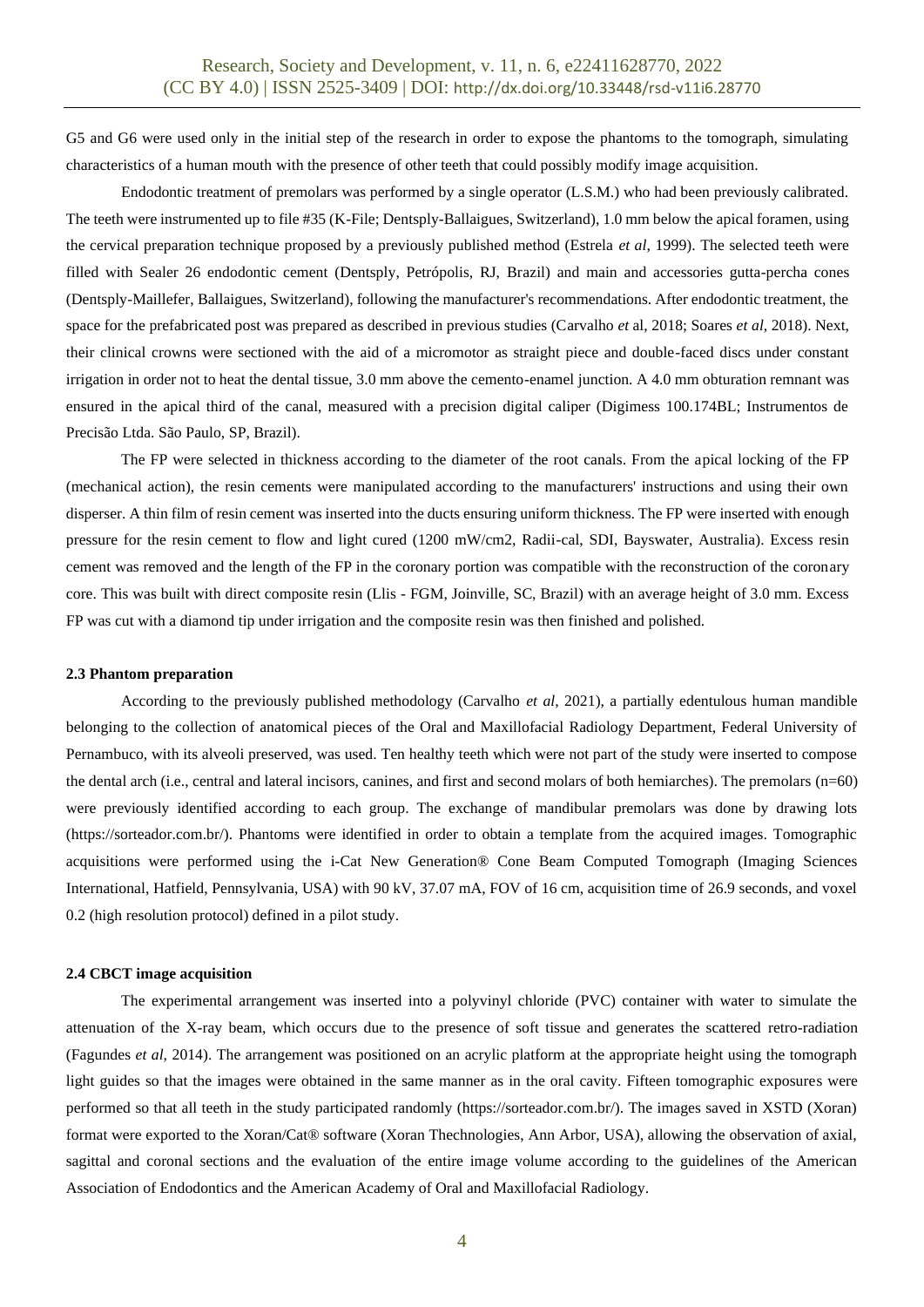# **2.5 Image evaluation**

An experienced oral and maxillofacial radiologist (M.M.F.S.) selected three axial reconstructions for each premolar, one for each third of the tooth (cervical, middle and apical) and one sagittal reconstruction (Figure 1). Slices were selected at 2.0, 4.0 and 6.0 mm below the cemento-enamel junction (CEJ), representing the cervical, middle and apical region, respectively, of the root third (Freitas *et al*, 2018). These measurements corresponded to the length of the FP and the preparation of the root canal for the intracanal materials (i.e., two thirds of the root). The apical portion of the study teeth was not evaluated (Diniz de Lima *et al*, 2019). After volumetric acquisition, a template was assembled in pdf format for each tooth, containing three axial reconstructions (cervical, middle and apical thirds) and a sagittal section, for objective quantification of artifacts. The selection of slices tends to reduce discrepancies in the location and amount of fill material per area. In total, 60 imaging sections were performed, 4 for each premolar. The thickness of the sections and the distance between them was 1.0 mm, and the filter used was the Sharpen Mild. Each hemiarch was studied in turn.

**Figure 1.** Axial (cervical, middle and apical) and sagittal sections in template, for evaluation of each tooth exposed to i-Cat New Generation® cone-beam computed tomography.



Source: Authors.

# **2.6 CNR assessment**

For this phase of the study, premolars with their conduit endodontically treated and rehabilitated with an intracanal FP and resin cement or premolars that underwent endodontic treatment and post test (without resin cement) were selected. The participating groups were G1, G2, G3, and G4. Healthy premolars would not influence the production of artifacts and premolars with endodontic treatment were not part of the aim of the study. An objective analysis of the images was performed in the axial sections using the Image J software (National Institutes of Health, Bethesda, USA; http://rsb.info.nih.gov/ij/). On the axial plane, a circular region of interest (ROI) was selected in three areas of the root, i.e., apical, middle and cervical thirds (Figure 2).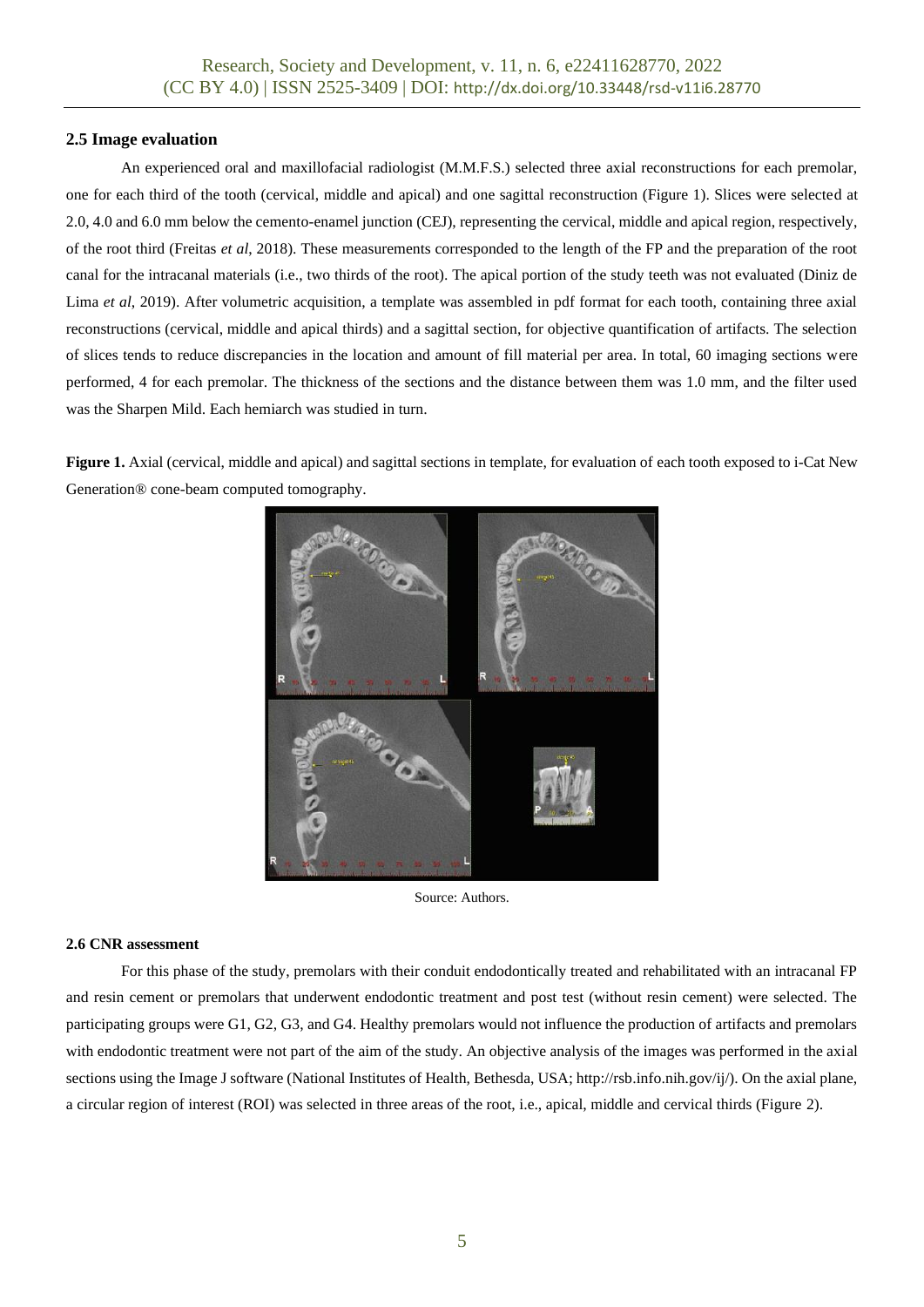**Figure 2.** Objective analysis aiming to obtain a histogram with the mean, minimum and maximum values of the region of interest (ROI) of the tooth (cervical third) using the Image J program and the registration spreadsheet.



Source: Authors.

After calibration, the selection of the ROI was performed manually, encompassing the central region of the tooth structure and discarding the tissues surrounding the tooth, allowing an analysis of the site of artifact formation in the root region. For each ROI, the software provided a histogram with the standard deviation and the mean values of the gray tones present in the pixels. These values were recorded. Next, an arithmetic mean of the values of the three regions (cervical, middle and apical thirds) was obtained with a final value for each tooth, registered in a table and forming the database for statistics. Simultaneously, in order to obtain the CNR, a control area was also evaluated. A ROI was selected in the standardized lateral and outermost region of the acquired volume, with the same size used for evaluation in the region with artifact formation. Through the acquired values, the CNR was measured according to the following formula:

$$
CNR = \frac{|Mean_{tooth} - Mean_{control}|}{\sqrt{SD_{tooth}^2 + SD_{control}^2}}
$$

Where *Meantooth* corresponds to the mean of the gray values of the ROI of the root, *Meancontrol* is the mean of the gray values of the ROI of the control area, and *SDtooth* and *SDcontrol*, is the standard deviation of the root and control area, respectively (Fontenele *et al*, 2018). The difference between the minimum and maximum grayscale values provided by the histogram of the three root regions (apical, middle and cervical thirds) provides the variation in grayscale, resulting in a value for each tooth evaluated.

#### **2.7 Data analysis**

The Statistical Package for the Social Sciences (SPSS) software (IBM SPSS Statistics for Windows, version 25.0, Armonk, NY: IBM Corp.) was used for statistical analysis. Data were descriptively analyzed using measures of central tendency and measures of dispersion. To assess the difference between groups in terms of location variables (three thirds), the Kolmogorov-Smirnov test and the Shapiro-Wilk test were employed for quantitative variables according to the sample size. In the analysis of numerical variables, the ANOVA test for independent samples was employed in the comparison between groups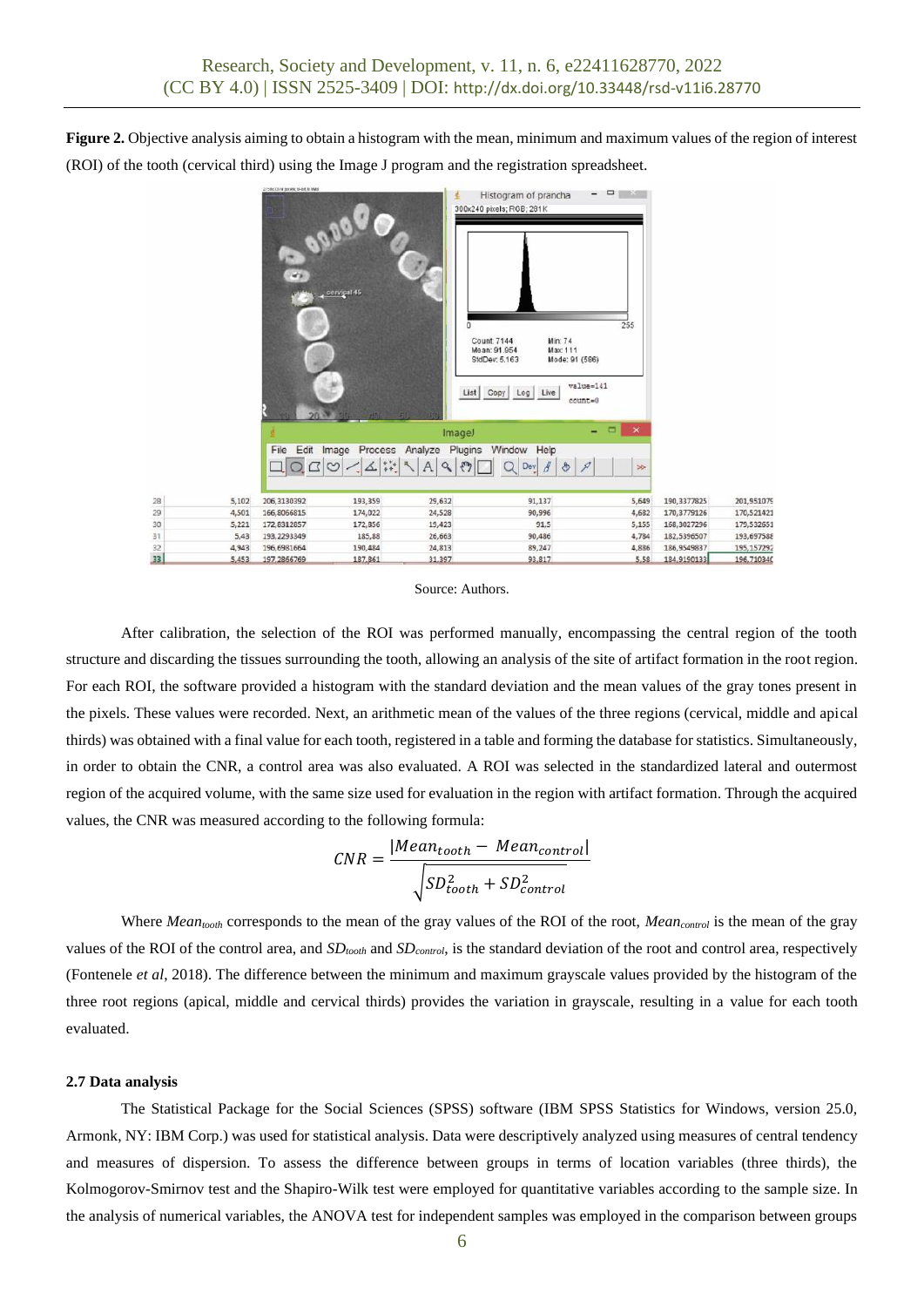and thirds. In the analysis of the location of thirds (within the length of the post  $-2/3$  thirds of the root) the Kruskal-Wallis test was employed to evaluate the presence or absence of artifacts. For all analyses, the level of significance was set at  $< 0.05$ .

# **3. Results**

Table 1 summarizes the distribution of CNR results by group of teeth with materials present in the root canal (G1, G2, G3, and G4) regarding the location of the FP thirds (cervical, middle and apical). There was a statistically significant difference in the mean value of the middle third region regarding the groups analyzed ( $p=0.026$ ). This result was between the Allcem Core group (G3) and post test of FP (G4). For the G3 group, no significant difference was observed in the cervical and apical thirds. In addition, Nexus 3 (G1) and Duo-Link (G2) resin cements and the G4 group had statistically similar means CNR values in all three thirds (i.e., cervical, middle and apical).

| $\sqrt{a}$            |                                 |                        |  |  |  |  |
|-----------------------|---------------------------------|------------------------|--|--|--|--|
| <b>Variables</b>      | <b>Mean</b> ±SD                 | $p$ value <sup>*</sup> |  |  |  |  |
| <b>Cervical third</b> |                                 |                        |  |  |  |  |
| Nexus $3(G1)$         | 199.48±12.58                    |                        |  |  |  |  |
| Duolink (G2)          | $195.15 \pm 8.48$               | 0.126                  |  |  |  |  |
| Allcem Core (G3)      | $198.51 \pm 9.88$               |                        |  |  |  |  |
| Post test $(G4)$      | $187.61 \pm 11.56$              |                        |  |  |  |  |
|                       |                                 |                        |  |  |  |  |
| Middle third          |                                 |                        |  |  |  |  |
| Nexus $3(G1)$         | $197.14 \pm 8.65$               |                        |  |  |  |  |
| Duolink (G2)          | $190.61 \pm 9.26$               | 0.026                  |  |  |  |  |
| Allcem Core (G3)      | $197.61 \pm 3.33$               |                        |  |  |  |  |
| Post test $(G4)$      | $184.28 \pm 12.60$ <sup>A</sup> |                        |  |  |  |  |
|                       |                                 |                        |  |  |  |  |
| <b>Apical third</b>   |                                 |                        |  |  |  |  |
| Nexus $3(G1)$         | $188.62 \pm 3.05$               |                        |  |  |  |  |
| Duo-link (G2)         | 185.36±8.92                     | 0.114                  |  |  |  |  |
| Allcem Core (G3)      | $191.54 \pm 5.28$               |                        |  |  |  |  |
| Post test $(G4)$      | $183.29 \pm 7.74$               |                        |  |  |  |  |

**Table 1.** Evaluation of contrast-noise ratio by group in relation to location thirds of teeth).

Note: SD, standard deviation; \*ANOVA test; AStatistically significant difference in relation to the "Allcem Core" group. Source: Authors

Table 2 depicts the distribution of the CNR results for all groups (G1, G2, G3, and G4) according to location in the thirds. Regardless of the material used, there was a statistically significant difference when comparing the thirds  $(p=0.010)$ . This difference occurred between the cervical and apical location. When the analysis considered the groups as a whole, all of them showed artifacts with no statistically significant difference (*p*>0.05).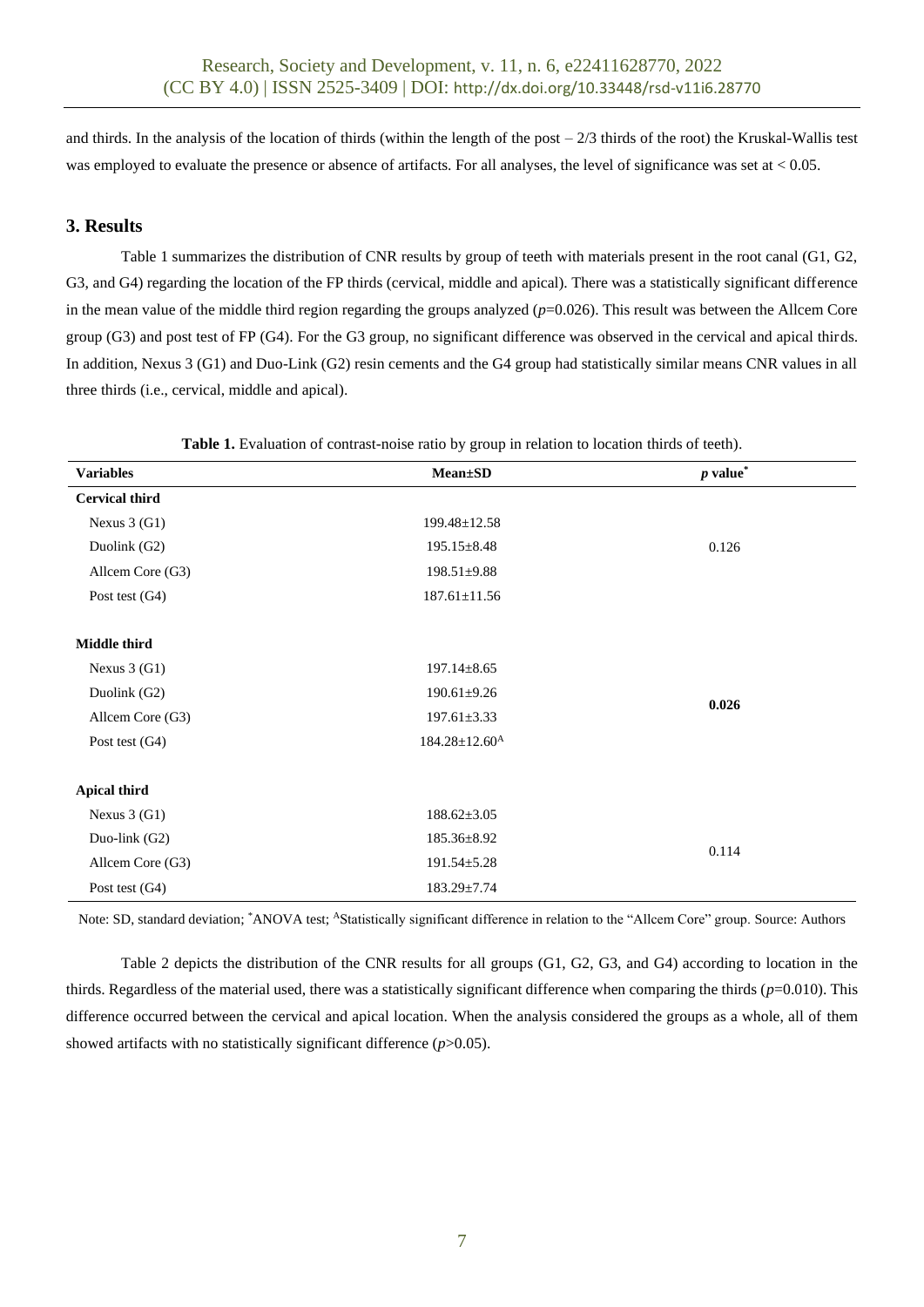|                  | Location of thirds of teeth |                  |                            |                |
|------------------|-----------------------------|------------------|----------------------------|----------------|
|                  | <b>Cervical</b>             | Middle           | Apical                     | <i>p</i> value |
| <b>Variables</b> | $Mean \pm SD$               | $Mean \pm SD$    | $Mean \pm SD$              |                |
| All groups       | $194.53 + 11.02$            | $191.63 + 10.43$ | $186.88 + 7.47^{\text{A}}$ | $0.010*$       |
| Nexus $3(G2)$    | $199.48 + 12.58$            | $197.14 + 8.65$  | $188.62 + 3.05$            | $0.403***$     |
| Duo-link $(G2)$  | $195.15 + 8.48$             | $190.61 + 9.26$  | $185.36 + 8.92$            | $0.086*$       |
| Allcem Core (G3) | $198.51 + 9.88$             | $197.61 + 3.33$  | $191.54 + 5.28$            | $0.104*$       |
| Post test $(G4)$ | $187.61 + 11.56$            | $184.28 + 12.60$ | $183.29 + 7.74$            | $0.680*$       |

**Table 2.** Distribution of contrast-noise ratio results in root thirds of teeth in the studied groups.

SD, standard deviation; \*ANOVA; \*\*Kruskal-Wallis test; <sup>A</sup>Statistically significant difference regarding the cervical location of the tooth. Source: Authors.

### **4. Discussion**

Premolar teeth are often more bulky than anterior teeth and generally uniradicular with relatively small pulp chambers. Thus, they often require the use of intracanal posts to restore function and esthetics (Carvalho *et al*, 2018). For these reasons, in the present study, this group of teeth was chosen to compose the experimental group and to more accurately simulate daily clinical situations. Furthermore, the use of FP in intracanal rehabilitations is growing in the literature and is a reality in dental clinics (Erik; Erik; Yıldırım, 2019). Their physical, chemical and biological interactions, in addition to the practicality of use, rationalize their choice as intraradicular retainers in this type of research.

Herein, we investigated the influence of different compositions of resin adhesive systems and, consequently, different degrees of radiopacity on the formation of artifacts. CNR is considered to be a standard factor for the evaluation of image quality, regardless of pixel size, compression, or output unit (Bayrak et al.,2020; Yang, 2016). It is known that the same material exhibits different CNR values at different exposure parameters (Bayrak et al.,2020). However, many noise reduction strategies have been proposed thus far and employed to improve the signal-to-noise ratio through CBCT slices in the image domain using different algorithms (Yang, 2016). The noise that corresponds to the calibrated projection data after logarithm transformation is signal dependent and the CNR objectively assesses the image quality, measuring the production of artifacts. Thus, it is possible to quantify the presence of the artifact and to compare the materials in a simplified way, making the methodology suitable for the proposal to be investigated. Accordingly, former studies have used CNR to assess the effects of algorithms on the quality of the images formed and its interpretation was based on a simple understanding (Bechara *et al*, 2012; Demirturk Kocasarac *et al*, 2016; Pauwels *et al*, 2013).

During sample analysis of the CNR among the thirds (cervical, middle and apical) of the FP, regarding the intracanal material present, the region of the middle third revealed a statistically significant difference between the Allcem Core (G3) and the post test (G4) groups. The G4 group, indeed, had a lower CNR and, consequently, a higher artifact; and only the FP test was able to interfere with the CNR. Nonetheless, the presence of an artifact when there is no cement interposed between the tooth structure and the root canal may result in little or no influence of the radiopacifiers of the studied resin cements on image quality. Yet, FP density was able to generate artifacts.

Previous studies have shown that, even when the resin adhesive system is not present, the quality of the CBCT image can be impaired, supporting the interpretation of images in which FP influence the production of artifacts (Diniz de Lima *et al*, 2019; Erik; Erik; Yıldırım, 2019). In fact, CBCT image artifacts can be attributed to multiple sources, including patient, digitizer, field of view, and nature of the X-ray beam projection (Vasconcelos *et al*, 2015), and therefore not just to the object to be analyzed. In endodontically treated teeth, for instance, the materials involved can interfere with radiopacity, reduce contrast and darken structures, compromising image quality, and interfering with interpretation (Bechara *et al*, 2013). In a former study, the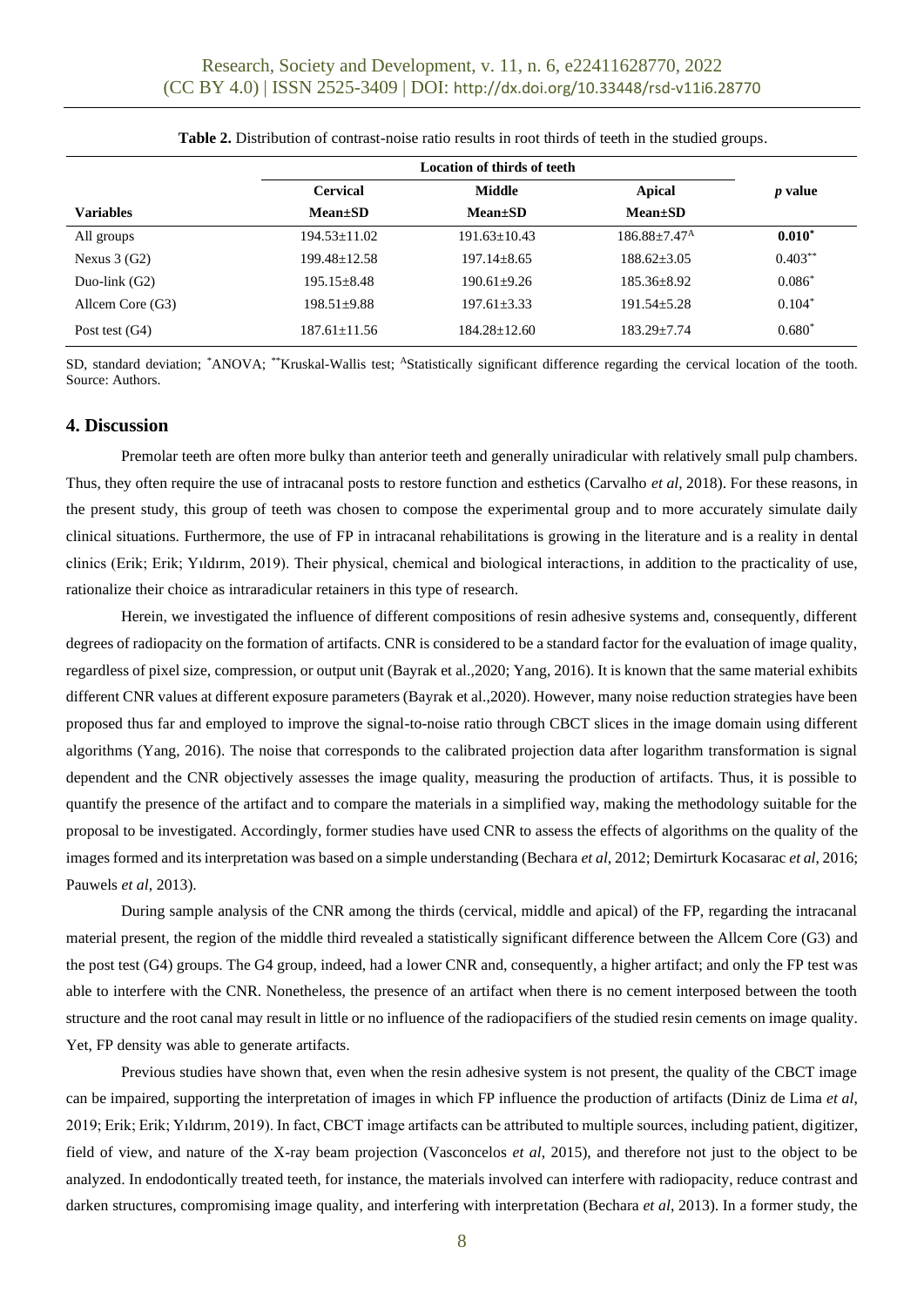images of the FP were similar to those of the group of teeth without intracanal restoration; however, the images of the artifacts obtained in that study were not quantified according to mean CNR value (Rabelo *et al*, 2017). Thus, image quantification by CNR provides a more reliable perception of the detection and measurement of artifacts.

In our study, different materials employed for cementation produced artifacts with similar CNR. However, in the study by Diniz de Lima *et al* (2019), FP with or without a metal core, produced fewer image artifacts in CBCT scans compared to metal posts and teeth endodontically treated only with intracanal obturator material, especially when associated with low exposure protocols. The authors supported the idea that FP could be an alternative to metal posts from a perspective of less artifact formation. The metallic artifact is produced because of the high density of the metal, making computer measurement difficult and degrading image quality (Panjnoush *et al*, 2016). Panjnoush *et al* (2016) reported that the type of metal, a chromiumcobalt alloy commonly used in metallic intraradicular retainers, had the greatest effect on the intensity of the artifact alloy. Nonetheless, considering clinical practicality, FP have better physicochemical properties and produce fewer artifacts compared to metallic posts (Diniz de Lima *et al*, 2019).

Notably, we observed that the middle third of FP in the G3 group (Allcem Core) had the highest CNR. Under normal conditions, the middle third is the location with a better condition for adaptation between the post and the adhesive agent to the dental substrate and for evaluating the CNR, favoring radiographic distinction between the tissues and restorative materials. CNR evaluation resulted in similar gray tones, i.e., with few variations between white and absolute black densities. The radiopacity property has a measurement limit, since, from a certain pixel value, the radiographic images will show practically the same shade of gray. Therefore, a quality image should have medium contrast and density in order to obtain sufficient information, avoiding diagnostic doubts and inadequate clinical procedures.

In addition to the relationship between the thirds of the FP, the amount of charge and consequent radiopacity may have influenced the production of artifacts. Of the studied resin cements, Nexus™, Duo-link, and Allcem Core have radiopacity in accordance with the ISO 4049/2009 standards (Walcher *et al*, 2019). The composition of Nexus™ contains ytterbium trifluoride. Allcem Core contains barium aluminum silicate glass microparticles and silicon dioxide nanoparticles used as filler, for a total of approximately 62% by weight, yet providing a weight increase in radiopacity (Walcher *et al*, 2019). In our study, the greater amount of charge contained in the Allcem Core formulation may have generated a positive factor in the CNR, confirming its better performance in the production of artifacts, specifically in the middle third, compared to the group with only the post test. On the other hand, according to Walcher *et al* (2019), the presence of an inorganic filler does not interfere with the evaluation of the physical and chemical properties of the bonding agent.

In the interpretation of CBCT images, resin adhesive agents had similar characteristics concerning the CNR, even with the use of artifices to improve the image. Along this line, in the search for better images, Rabelo *et al* (2017) and Diniz de Lima *et al* (2019) reported that CBCT acquisition protocols were modified in order to reduce the production of artifacts, including the use of enhancement filters. Ferreira *et al* (2015) when evaluating the influence of CBCT image enhancement filters on the diagnosis of fractures in teeth with and without metal posts, observed that the accuracy of images with and without a filter does not influence the diagnosis of fractures. Nonetheless, quantitative assessment of CBCT artifacts is usually performed on one or more slices, which can be a limitation. According to Rabelo *et al* (2017), the ideal would be for the assessment to incorporate the entire volume of the CBCT, as is done for the qualitative assessment. Likewise, isolating artifacts three-dimensionally has been a challenge. New segmentation software should be tested in order to isolate artifacts from the entire image volume, as well as the development of exposure protocols aimed at reducing artifacts.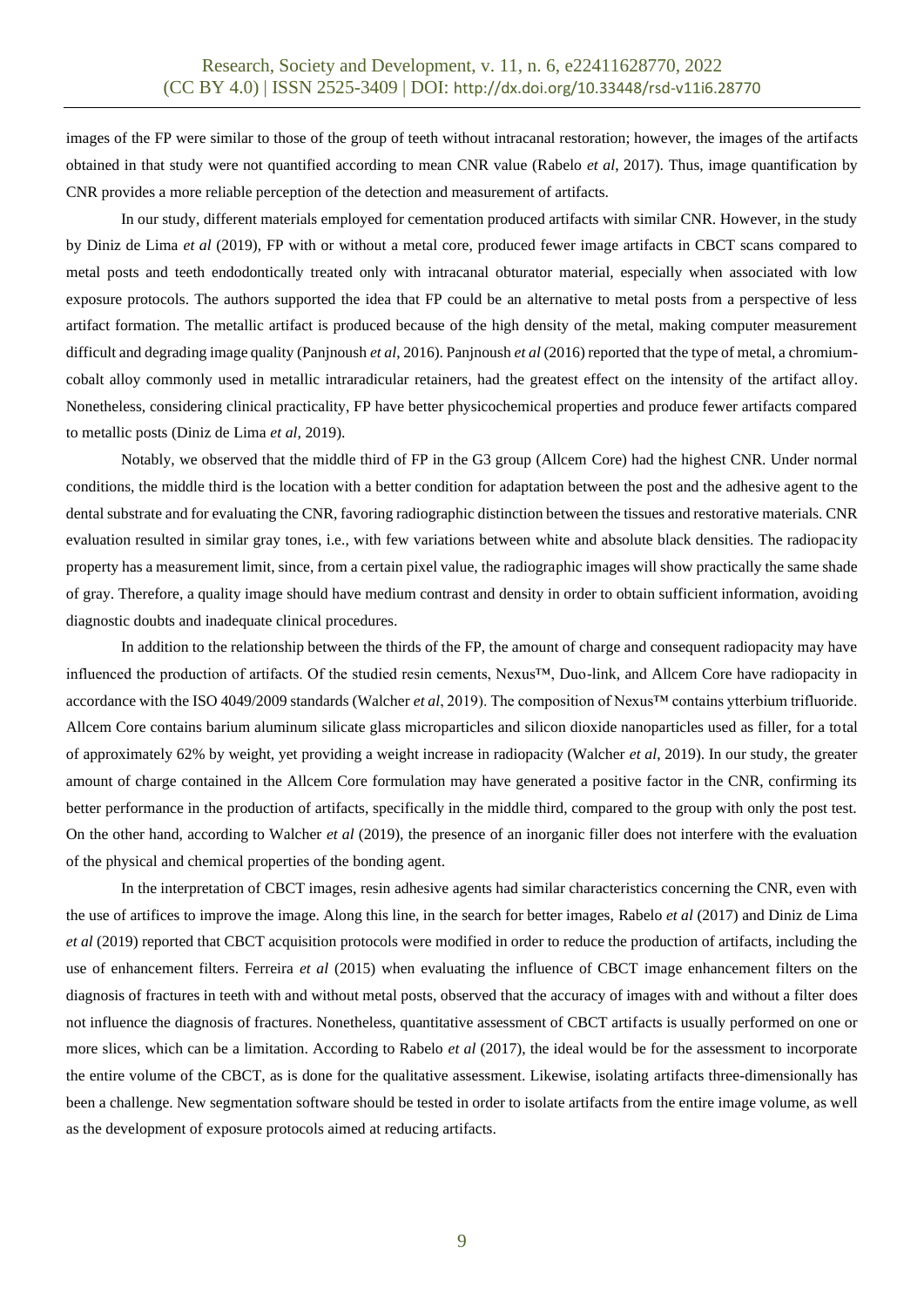# **5. Conclusion**

In the CNR analysis, no difference was observed among the resin cements regarding the production of artifacts. It is important to emphasize that artifacts were produced regardless of the resin cement used, or even without the presence of cement interposed between the FP and the tooth structure. Thus, the choice of resin cements should preferably be based on ease of handling, working time, cost-effectiveness, activation modes, and clinical aspects. Further studies evaluating lower exposure protocols associated with image quality and the formation of artifacts are still needed.

# **Acknowledgments**

The authors thank the Coordination for the Improvement of Higher Education Personnel (CAPES, Finance Code 001). Mrs. E. Greene provided English editing of the manuscript.

# **References**

Altintas, S. H., Yildirim, T., Kayipmaz, S., & Usumez, A. (2013). Evaluation of the radiopacity of luting cements by digital radiography. *Journal of Prosthodontics*, 22(4), 282–286.

Antonijevic, D., Jevremovic, D., Jovanovic, S., & Obradovic-Djuricic, K. (2012). An in vitro radiographic analysis of the density of dental luting cements as measured by CCD-based digital radiography. *Quintessence International*, 43(5), 421–428.

Bayrak, S., Kursun Cakmak, E. S., & Kamalak, H. (2020). Contrast-to-noise ratios of different dental restorative materials: an in-vitro cone beam computed tomography study. *European Oral Research*, 54(1), 36–41.

Bechara, B. B., Moore, W. S., McMahan, C. A., & Noujeim, M. (2012). Metal artefact reduction with cone beam CT: an in vitro study. *Dento Maxillo Facial Radiology*, 41(3), 248–253.

Bechara, B., Alex McMahan, C., Moore, W. S., Noujeim, M., Teixeira, F. B., & Geha, H. (2013). Cone beam CT scans with and without artefact reduction in root fracture detection of endodontically treated teeth. *Dento Maxillo Facial Radiology*, 42(5), 20120245.

Carvalho, M. A., Lazari, P. C., Gresnigt, M., Del Bel Cury, A. A., & Magne, P. (2018). Current options concerning the endodontically-treated teeth restoration with the adhesive approach. *Brazilian Oral Research*, 32(suppl 1), e74.

Carvalho, R.L.S. de., Spinelli, F. de L.C., Mendonça, L.S. de., Arruda, J.A.A. de., Moreno, A., Alvares, P.R., Rodrigues, C.D., Sobral, A.P.V., & Silveira, M.M.F. da. (2021). Detection of vertical root fractures in the presence of artefacts by digital radiography and cone beam computed tomography. *Research, Society and Development*, 10, e284101018393.

Celikten, B., Jacobs, R., deFaria Vasconcelos, K., Huang, Y., Nicolielo, L., & Orhan, K. (2017). Assessment of volumetric distortion artifact in filled root canals using different cone-beam computed tomographic devices. *Journal of Endodontics*, 43(9), 1517–1521.

Demirturk Kocasarac, H., Helvacioglu Yigit, D., Bechara, B., Sinanoglu, A., & Noujeim, M. (2016). Contrast-to-noise ratio with different settings in a CBCT machine in presence of different root-end filling materials: an in vitro study. *Dento Maxillo Facial Radiology*, 45(5), 20160012.

Diniz de Lima, E., Lira de Farias Freitas, A. P., Mariz Suassuna, F. C., Sousa Melo, S. L., Bento, P. M., & Pita de Melo, D. (2019). Assessment of cone-beam computed tomographic artifacts from different intracanal materials on birooted teeth. *Journal of Endodontics*, 45(2), 209–213.e2.

Draenert, F. G., Coppenrath, E., Herzog, P., Müller, S., & Mueller-Lisse, U. G. (2007). Beam hardening artefacts occur in dental implant scans with the NewTom cone beam CT but not with the dental 4-row multidetector CT. *Dento Maxillo Facial Radiology*, 36(4), 198–203.

Dukic W. (2019). Radiopacity of composite luting cements using a digital technique. *Journal of Prosthodontics*, 28(2), e450–e459.

Erik, A. A., Erik, C. E., & Yıldırım, D. (2019). Experimental study of influence of composition on radiopacity of fiber post materials. *Microscopy Research and Technique*, 82(9), 1448–1454.

Estrela, C., Pécora, J. D., Souza-Neto, M. D., Estrela, C. R., & Bammann, L. L. (1999). Effect of vehicle on antimicrobial properties of calcium hydroxide pastes. *Brazilian Dental Journal*, 10(2), 63–72.

Fagundes, D., de Mendonça, I. L., de Albuquerque, M. T., & Inojosa, I. (2014). Spontaneous healing responses detected by cone-beam computed tomography of horizontal root fractures: a report of two cases. *Dental Traumatology*, 30(6), 484–487.

Ferreira, L. M., Visconti, M. A., Nascimento, H. A., Dallemolle, R. R., Ambrosano, G. M., & Freitas, D. Q. (2015). Influence of CBCT enhancement filters on diagnosis of vertical root fractures: a simulation study in endodontically treated teeth with and without intracanal posts. *Dento Maxillo Facial Radiology*, 44(5), 20140352.

Fonseca, R. B., Branco, C. A., Soares, P. V., Correr-Sobrinho, L., Haiter-Neto, F., Fernandes-Neto, A. J., & Soares, C. J. (2006). Radiodensity of base, liner and luting dental materials. *Clinical Oral Investigations*, 10(2), 114–118.